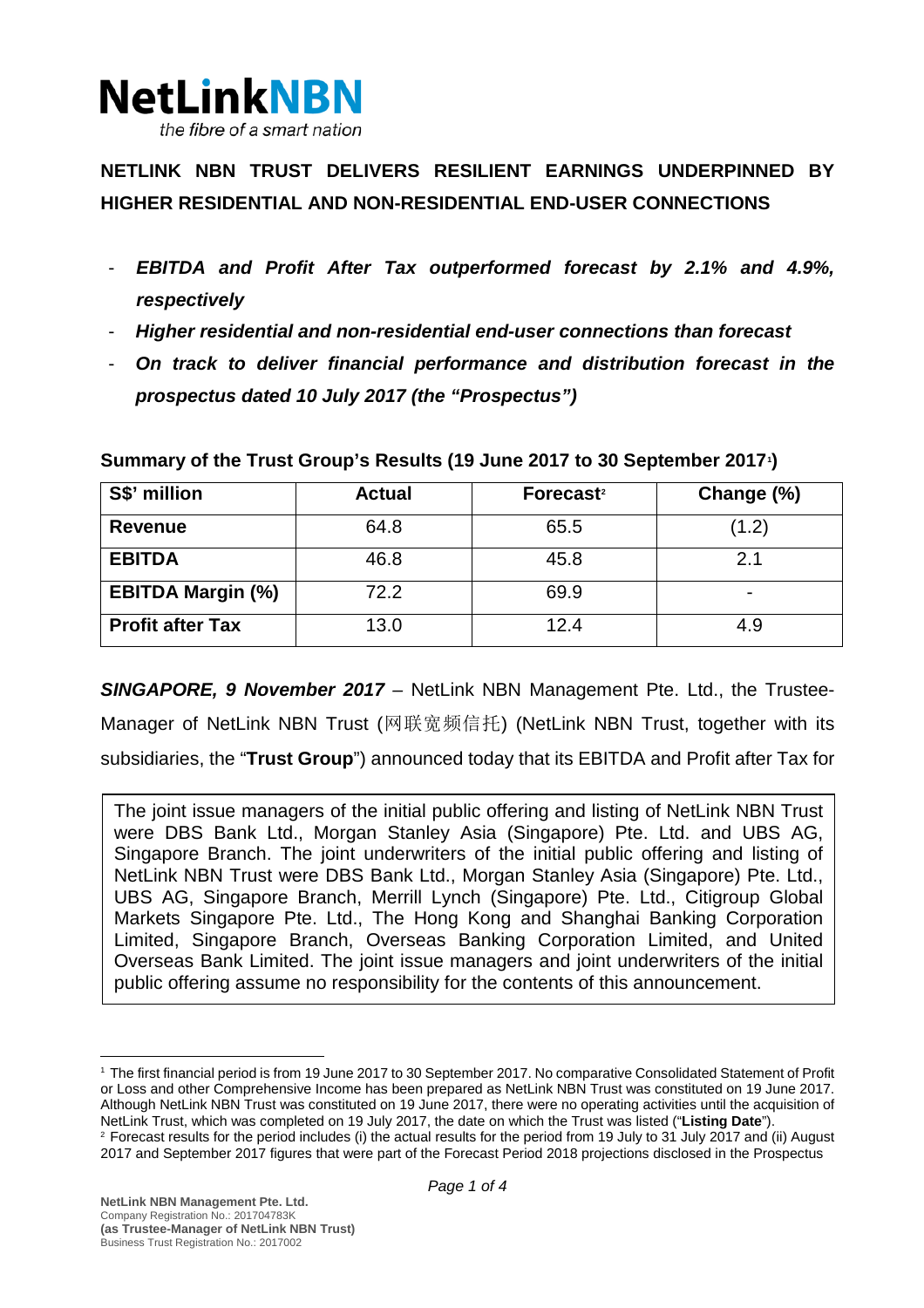

the Financial Period from 19 June 2017 to 30 September 2017 (the "**Period**") outperformed forecast by 2.1% and 4.9%, respectively.

Mr. Tong Yew Heng (唐耀兴), Chief Executive Officer of the Trustee-Manager, said, "We are pleased to report a good set of numbers for our maiden reporting period, with EBITDA and Profit after Tax outperforming forecast. We are on track to deliver our operating performance and distributions to Unitholders in line with the projections in the Prospectus, backed by resilient earnings generated by our nationwide network that delivers ultra-highspeed internet throughout mainland Singapore and its connected islands."

## **RESILIENT BUSINESS**

During the Period, NetLink NBN Trust achieved revenue of S\$64.8 million, 1.2% lower than the forecasted S\$65.5 million. This was mainly due to lower installation revenue as there was a decrease in demand for installation of termination points in residential homes as the rate of migration by non-fibre subscribers to fibre was slower than expected.

NetLink NBN Trust's lower installation revenue against forecast was offset by the growth in monthly recurring Residential and Non-Residential connection revenue that puts the Trust Group on track to achieve the forecast end-user connections for both segments for the period ending 31 March 2018. As of 30 September 2017, there were 1,142,648 Residential connections and 42,028 Non-Residential connections, compared to 1,094,756 Residential connections and 38,457 Non-Residential connections as of 31 March 2017.

With lower operating costs and lower staff costs, the Trust Group's EBITDA and Profit after Tax were 2.1% and 4.9% higher than the forecast, respectively.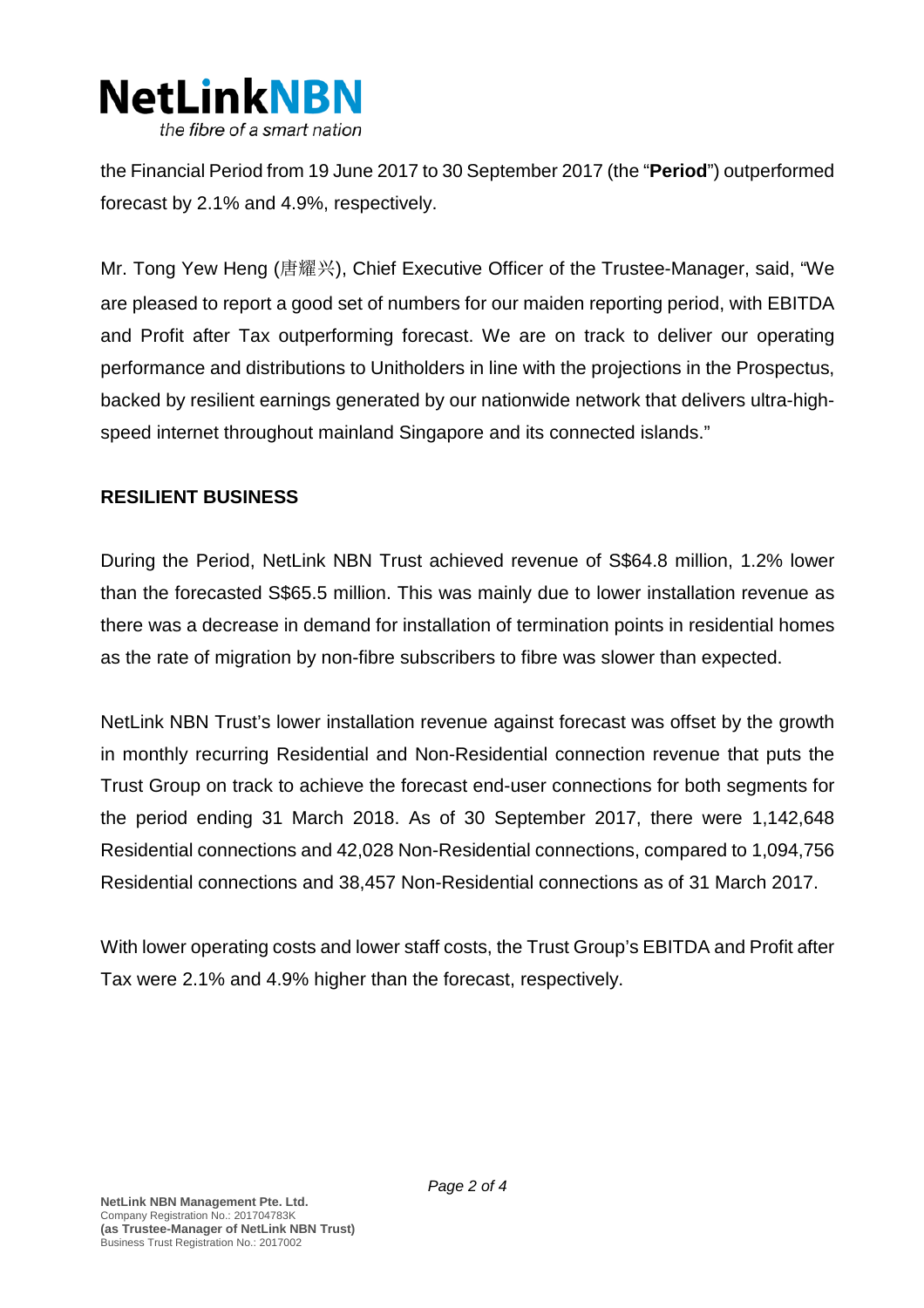

## **STABLE CASH FLOW GENERATION TO SUPPORT UNITHOLDER RETURNS**

The Trust Group reported steady net cash generated from operating activities of S\$43.0 million.

In line with the Prospectus, the first distribution period of NetLink NBN Trust will be for the period from 19 July 2017 to 31 March 2018, and will be paid on or before 29 June 2018. No distribution has been declared or recommended for the current financial period ended 30 September 2017.

## **OUTLOOK**

The Trust Group remains on track to achieve its forecast number of end-user connections in both the Residential and Non-Residential fibre segments for the forecast period ending 31 March 2018 as stated in the Prospectus. In addition, the Trust Group expects to deliver financial performance and distribution forecast as stated in the Prospectus.

The Group commenced utilising the Hougang Central Office to serve new housing estates in Sengkang and Punggol. Planning for the expansion of the Group's network coverage to serve upcoming townships such as the new Tengah estate has commenced as the first batch of HDB homes in Tengah is expected to be launched from 2018 and further developed over the next two decades, with an estimated  $42,000$ <sup>[3](#page-2-0)</sup> new residential homes.

The Group has also been working proactively with the Requesting Licensees ("RLs") to anticipate future demand in the Non-Residential and NBAP segments, and to support the RLs' efforts to acquire new corporate and NBAP customers. With its extensive nationwide fibre network, the Group is well-positioned to support Smart Nation initiatives and the fourth mobile telecommunication operator in its mobile network backhaul deployment.

*- End -*

<span id="page-2-0"></span><sup>3</sup> Source: Housing & Development Board